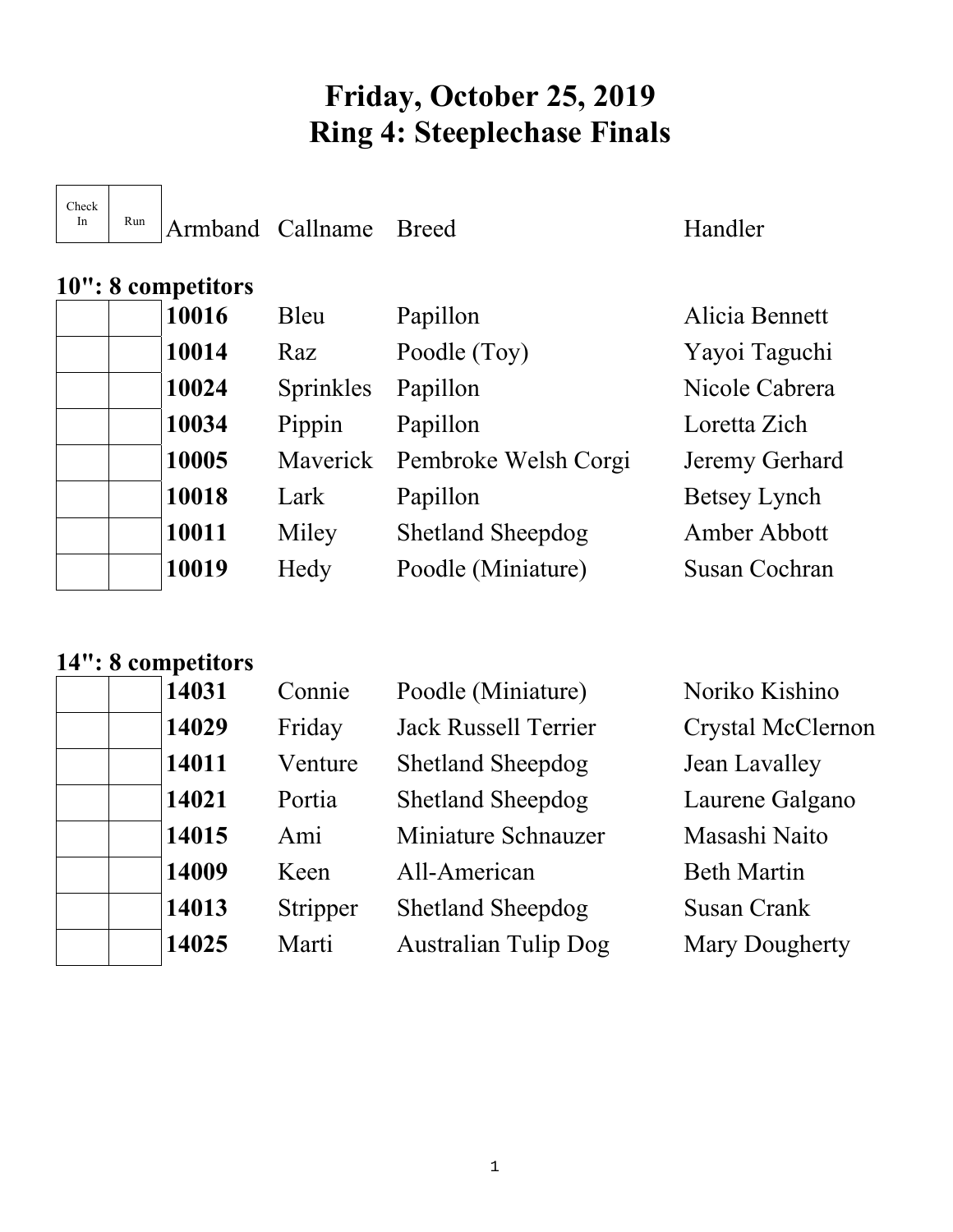#### **16": 12 competitors**

| 16029 | Colt          | <b>Shetland Sheepdog</b> | Jennifer Thomas         |
|-------|---------------|--------------------------|-------------------------|
| 16004 | Tuukka        | <b>Shetland Sheepdog</b> | Lynn Thibodeau          |
| 16018 | Lucky         | <b>Shetland Sheepdog</b> | Jennifer Crank          |
| 16041 | Tempo         | <b>Shetland Sheepdog</b> | Traci McClung           |
| 16025 | Anthem        | <b>Shetland Sheepdog</b> | Daniel Lombard          |
| 16008 | Joose         | Border Collie            | Kelley Ferguson         |
| 16016 | Journey       | <b>Border Staffy</b>     | Ann Petrochko           |
| 16007 | Tempest       | <b>SMT</b>               | <b>Judy Reilly</b>      |
| 16021 | <b>Brodie</b> | <b>Rat Terrier</b>       | <b>Estelle Robinson</b> |
| 16002 | Maddie        | Border Collie            | Jenna Williams          |
| 16023 | Swift         | <b>Shetland Sheepdog</b> | Jennifer Crank          |
| 16046 | Moose         | All Breed                | Yukari Amano            |

## **20": 12 competitors**

| <b>THE COMPLITED</b> |                |                           |
|----------------------|----------------|---------------------------|
| 20040                | Jetter         | Border Collie             |
| 20079                | Mint           | <b>Border Collie</b>      |
| 20057                | Kat            | Border Collie             |
| 20076                | Deja Vu        | Border Collie             |
| 20054                | Bendetta       | Border Collie             |
| 20055                | Chica          | Border Collie             |
| 20037                | Legion         | <b>Border Collie</b>      |
| 20046                | Bean           | Jelly Belly Border Collie |
| 20017                | Joss           | Border Collie             |
| 20036                |                | Lagniappe All-American    |
| 20058                | Glory          | <b>Border Collie</b>      |
| 20074                | Taupe<br>This! | Border Collie             |

**Ronnie Marquez Sarah Duke Elizabeth Ampleford Brenda Kelly Kim Dowis Richard Chilibeck Martine Kopka** Catherine Laria

Linda Johns **Kathy Topham Rachel Downs** Abby Zerm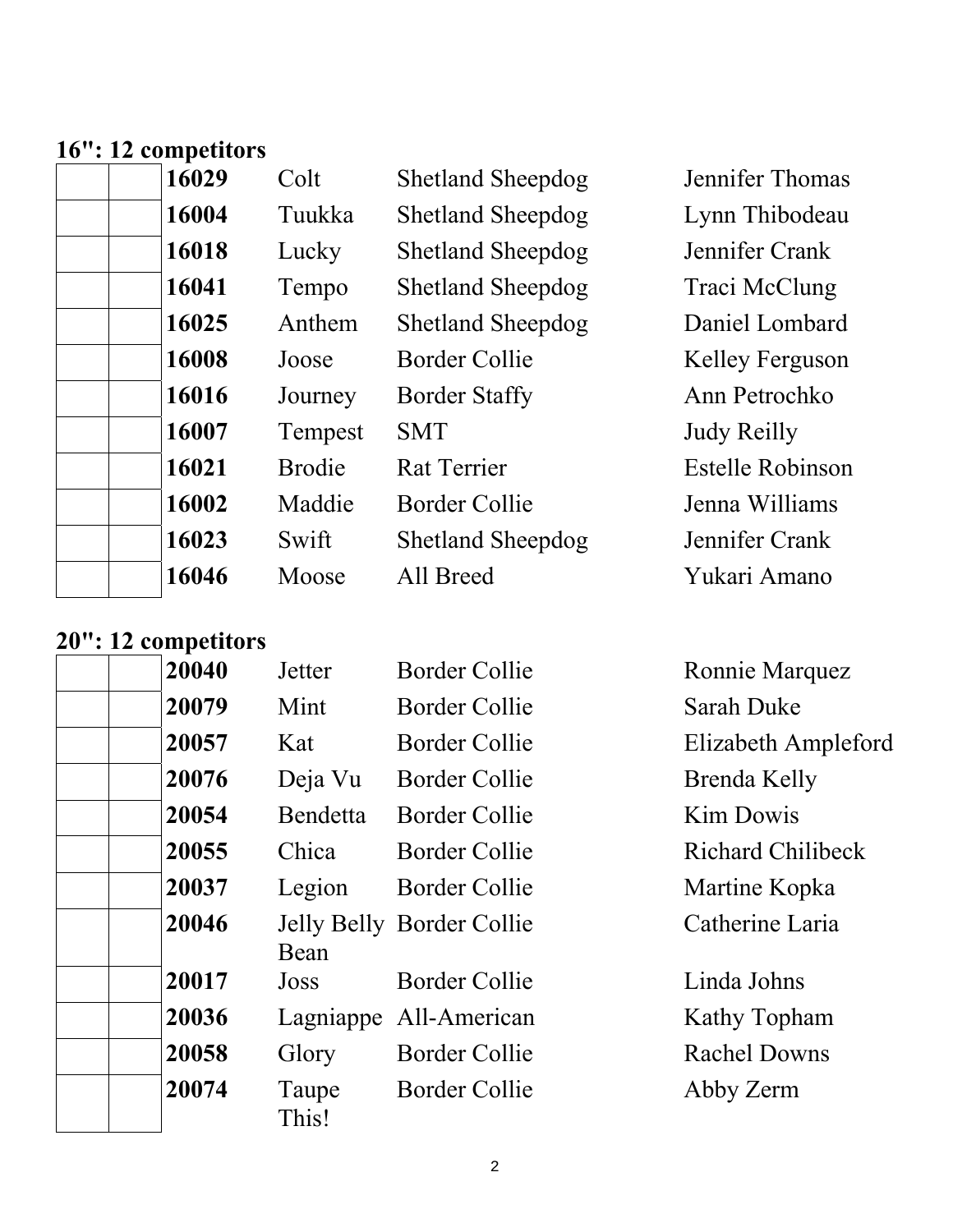#### **22": 20 competitors**

| 22007 | Graphene       | <b>Border Collie</b>       | Paulena Renee<br>Simpson |
|-------|----------------|----------------------------|--------------------------|
| 22153 | Chapter        | <b>Border Collie</b>       | Annette Alfonso          |
| 22039 | <b>Striker</b> | <b>Border Collie</b>       | Rachel Carlson           |
| 22139 | Moon           | <b>Border Collie</b>       | Danielle Scott           |
| 22134 | Reese          | <b>Australian Shepherd</b> | <b>Crystal Ragan</b>     |
| 22024 | Score          | <b>Border Collie</b>       | Rebecca Thrift           |
| 22135 | Bodie          | <b>Border Collie</b>       | Jennifer Kronbach        |
| 22056 | Seven          | <b>Border Collie</b>       | <b>Ruth LaRocque</b>     |
| 22090 | Jagger         | <b>Border Collie</b>       | Barbara Hill             |
| 22008 | Vim            | <b>Border Collie</b>       | Kim Terrill              |
| 22142 | Jolt           | <b>Border Collie</b>       | Tawni Millet             |
| 22096 | <b>Bright</b>  | <b>Border Collie</b>       | <b>Rachel Sanders</b>    |
| 22108 | Bindi Sue      | <b>Border Collie</b>       | Kaimen Miller            |
| 22113 | Kelvin         | <b>Border Collie</b>       | Kate Moureaux            |
| 22138 | Jedi           | <b>Border Collie</b>       | Karissa Solberg          |
| 22003 | Ruckus         | <b>Australian Shepherd</b> | Jeremy Gerhard           |
| 22011 | Fargo          | <b>Border Collie</b>       | Kathy Wells              |
| 22109 | Rich           | <b>Border Collie</b>       | Mia Grant                |
| 22129 | Kidd           | <b>Border Collie</b>       | Karen Holik              |
| 22100 | Tempo          | <b>Border Collie</b>       | <b>Bonny Henning</b>     |
|       |                |                            |                          |